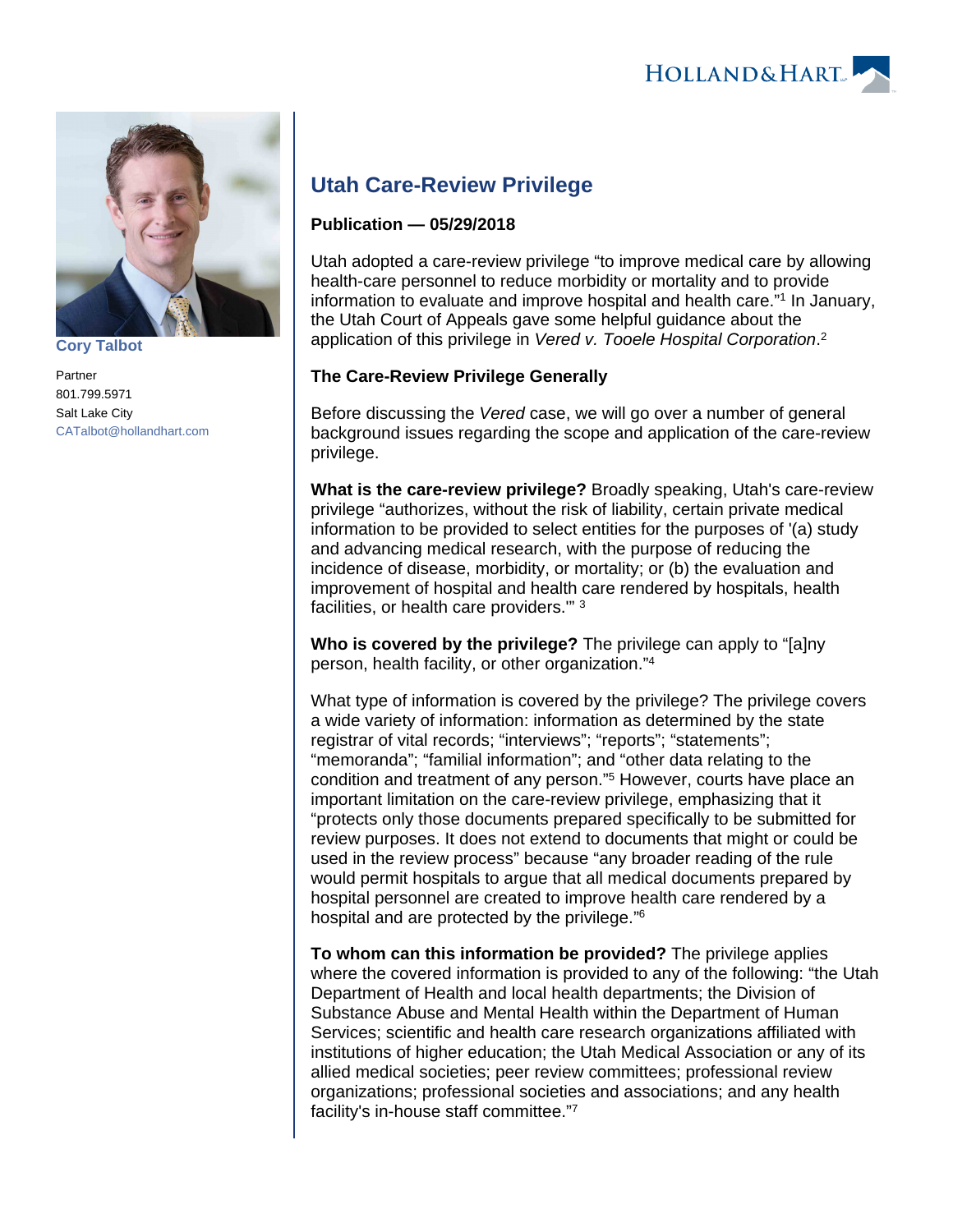

**For what purposes can the covered information be provided?** The privilege is limited to instances where the information is provided for the following purposes: "(a) study and advancing medical research, with the purpose of reducing the incidence of disease, morbidity, or mortality; or (b) the evaluation and improvement of hospital and health care rendered by hospitals, health facilities, or health care providers." 8

**What obligations does a person have who receives covered information?** Covered information that is received by a person or organization covered by the care-review privilege "shall be held in strict confidence by that person or organization, and any use, release, or publication resulting therefrom shall be made only for the purposes described" above "and shall preclude identification of any individual or individuals studied."<sup>9</sup> However, "a summary of studies conducted in accordance with" care-review privilege "may be released by those groups for general publication."<sup>10</sup>

**When and how does the care-review privilege apply?** The care-review privilege protects covered information from disclosure in legal proceedings: "All information, interviews, reports, statements, memoranda, or other data furnished by reason of this chapter, and any findings or conclusions resulting from those studies are privileged communications and are not subject to discovery, use, or receipt in evidence in any legal proceeding of any kind or character."<sup>11</sup> There is a critical gap in the privilege, though: Because it is a privilege created by state law, federal courts have not recognized the care-review privilege in cases addressing federal legal questions.<sup>12</sup>

What penalties apply to misuse of privileged information? "Any use, release or publication, negligent or otherwise, contrary to the provisions of" the care-review privilege statutes "is a Class B misdemeanor."<sup>13</sup> Also, the care-review privilege "does not relieve the person or organization responsible for such use, release, or publication from civil liability."<sup>14</sup>

#### **The Vered Court and Application of the Care-Review Privilege**

The Vered Court addressed how parties can establish the care-review privilege in court. Recognizing that the Utah Rules of Civil Procedure "begin with a presumption in favor of discovery," the court stated that parties seeking to invoke the care-review privilege bear "the burden of providing a sufficient evidentiary basis for their assertion of the care-review privilege."<sup>15</sup>

The Vered Court rejected the argument that an earlier Utah Supreme Court decision, Allred v. Saunders,<sup>16</sup> required parties to provide an affidavit to "provid[e] a sufficient evidentiary basis for their assertion of the carereview privilege."<sup>17</sup> Instead, the Vered Court determined that "[t]his evidentiary basis could come in the form of a privilege log, . . . an affidavit, or some other way so long as the party asserting the privilege provides 'sufficient foundational information for each withheld document or item to allow an individualized assessment as to the applicability of the claimed privilege[.]'"<sup>18</sup> Critically, though, a party cannot meet this burden by simply providing a broad descriptions of documents "such as 'Letter re: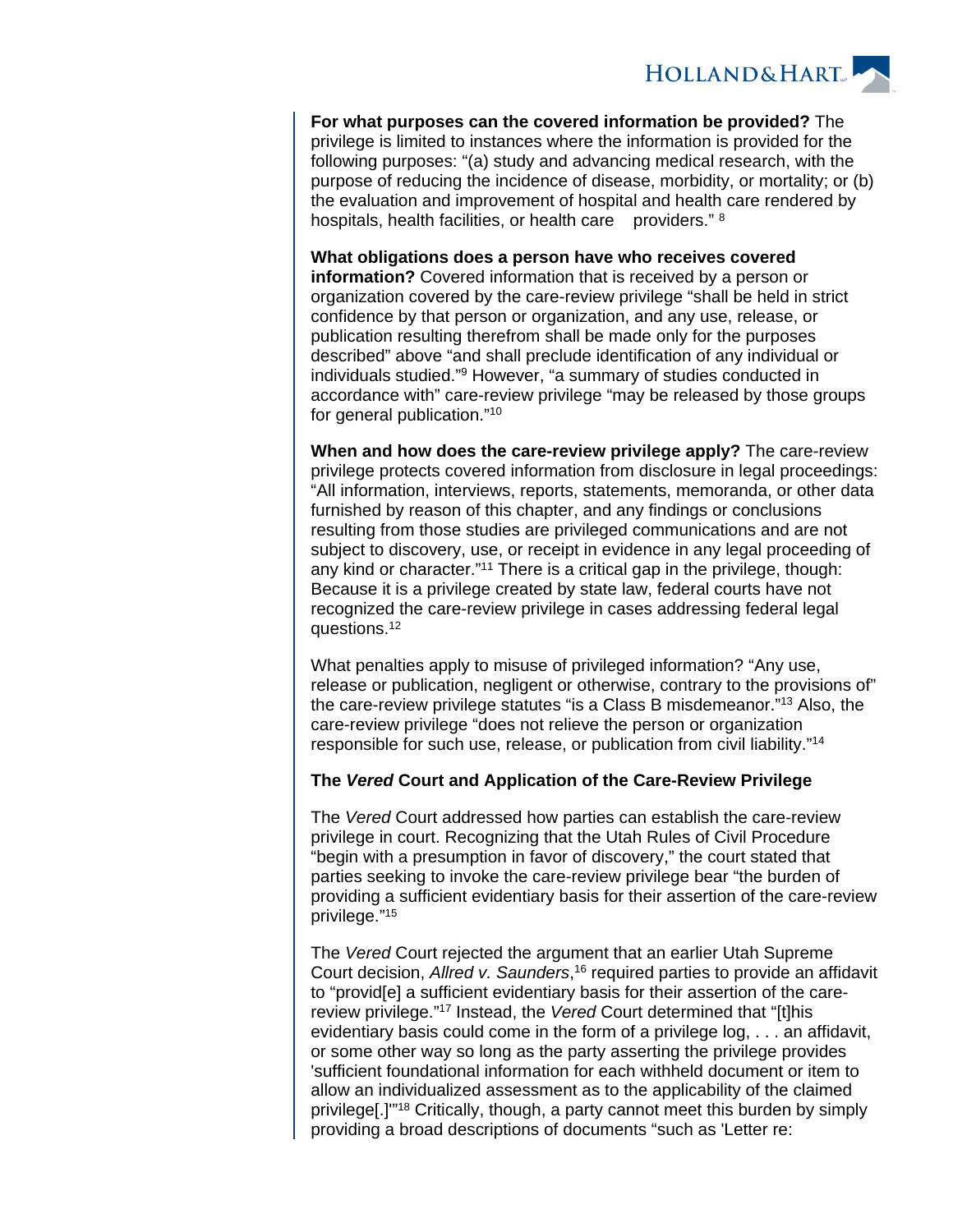

incomplete proctoring card'; 'Email chain re: patient issues'; or 'OB Staff Meeting Agenda'" because "[t]here is nothing in these descriptions that even hints at why the privilege might apply."<sup>19</sup>

The Court then took "a brief detour" from the specific issues of the Vered case "to clarify the requirements of rule 26 of the Utah Rules of Civil Procedure, especially as that rule relates to assertions of the care-review privilege."<sup>20</sup> Here is the Court's clarification:

Rule 26 provides:

If a party withholds discoverable information by claiming that it is privileged . . . the party shall make the claim expressly and shall describe the nature of the documents, communications, or things not produced in a manner that, without revealing the information itself, will enable other parties to evaluate the claim.

Utah R. Civ. P. 26(b)(8)(A).

Despite some suggestion in the briefs to the contrary, this requirement to specifically identify and describe withheld documents when a privilege is claimed is not new. And the use of a privilege log to comply with this requirement did not originate with Allred. Indeed, the Allred court acknowledged, "Parties routinely provide privilege logs when asserting that particular documents are privileged from discovery." Allred, 2014 UT 43, ¶ 26. And while Allred considered whether the privilege log provided in that case was sufficient, it made no pronouncement regarding what form a privilege log must take. Rather, what is required is a description of "the nature of the documents, communications, or things not produced in a manner that, without revealing the information itself, will enable other parties to evaluate the claim." Utah R. Civ. P. 26(b)(8)(A). What form a privilege log takes is immaterial, so long as the required information is, in fact, provided. See Allred, 2014 UT 43, ¶ 28 (requiring that "parties seeking to withhold arguably privileged material from discovery must create a privilege log identifying each document or item withheld from production" but making no mention of what form a privilege log must take (emphasis added)).<sup>21</sup>

## **What Vered Means Going Forward**

Anybody seeking to invoke the care-review privilege should give careful consideration to Vered. The case provides a number of lessons:

- To begin, parties "must create a privilege log identifying each document or item withheld from production."<sup>22</sup>
- In doing so, parties should avoid generic descriptions of the privileged documents or items that do not inform other parties as to why the care-review privilege is being invoked.
- Instead, parties should be careful to describe the nature of the document or item in a manner that will enable other parties to evaluate whether the privilege is applicable.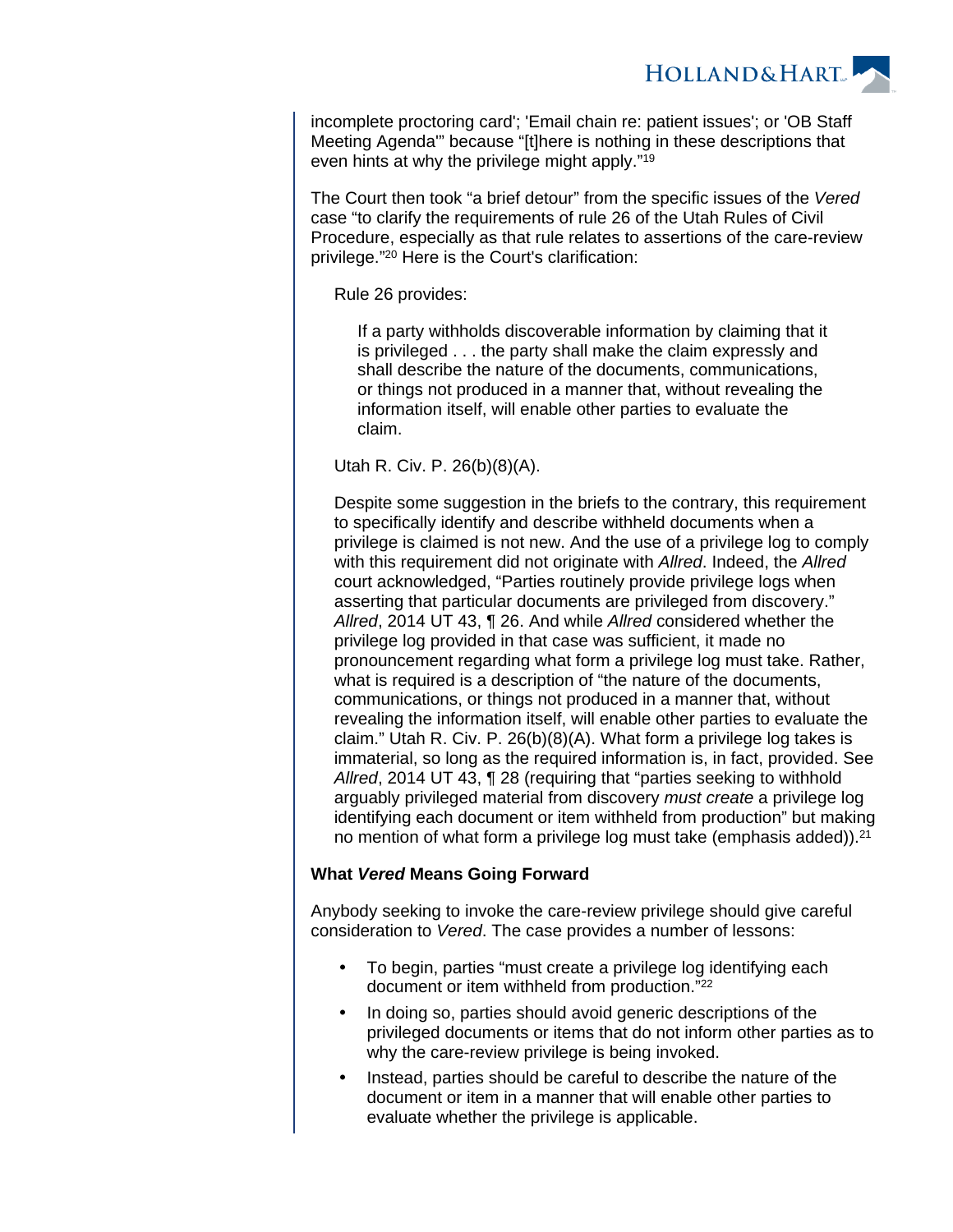**HOLLAND&HART** 

- Because such descriptions will vary from item to item, parties must take the time to ensure that sufficient information is set out in a meaningful way without disclosing the privileged information itself.
- Given the potential civil and criminal misdemeanor penalties for improper disclosure of items protected by the care-review privilege, parties should engage legal counsel and thoroughly comply with the procedures necessary to invoke the care-review privilege in any legal proceedings.

Vered is a critical reminder that parties must act carefully and thoroughly to invoke Utah's care-review privilege.

For questions regarding this update, please contact: Cory Talbot

Holland & Hart, 222 S Main Street, Suite 2200, Salt Lake City, UT 84101 email: [catalbot@hollandhart.com](mailto:catalbot@hollandhart.com), phone: 801-799-5971

This news update is designed to provide general information on pertinent legal topics. The statements made are provided for educational purposes only. They do not constitute legal advice nor do they necessarily reflect the views of Holland & Hart LLP or any of its attorneys other than the author. This news update is not intended to create an attorney-client relationship between you and Holland & Hart LLP. If you have specific questions as to the application of the law to your activities, you should seek the advice of your legal counsel.

<sup>1</sup>Benson ex rel. Benson v. I.H.C. Hospitals, Inc., 866 P.2d 537, 539 (Utah 1993) (internal quotations omitted).

<sup>2</sup>2018 UT App 15, ¶ 18.

<sup>3</sup>Id. ¶ 18 (quoting Utah Code Ann. § 26-25-1(3)). The care-review privilege should not be confused with the somewhat similar peer-review privilege, which protects reviews undertaken "for the purpose of evaluating any health care provider regarding (a) professional ethics, (b) medical competence, (c) moral turpitude, or (d) substance abuse." Utah Code Ann. § 58-13-5(7).

<sup>4</sup>Utah Code Ann. § 26-25-1(1).

 $5$ ld. § 26-25-1(1)(a-g).

 $6$ Wilson v. IHC Hospitals, Inc., 2012 UT 43,  $\P$  114, 289 P.3d 369 (citations & internal quotation marks omitted).

<sup>7</sup>Utah Code Ann. § 26-25-1(2).

 $8$ Id. § 26-25-1(3); see also Id. § 26-25-2(2) (allowing the use of covered information "for the purpose of study and advancing medical research or medical education in the interest of reducing the incidence of disease, morbidity, or mortality").

 $9$ ld. § 26-25-4(1).

 $10$ Id. § 26-25-2(2).

 $11$ Id. § 26-25-3.

<sup>12</sup>See P.J. ex rel. Jensen v. Utah, 247 F.R.D. 664, 671 (D. Utah 2007). However, the care-review privilege will apply in federal courts in cases addressing Utah state law questions. See Smith v. Terumo Cardiovascular Systems Corp., 2015 WL 4728492, \*2 (D. Utah Aug. 10, 2015); Fed. R.